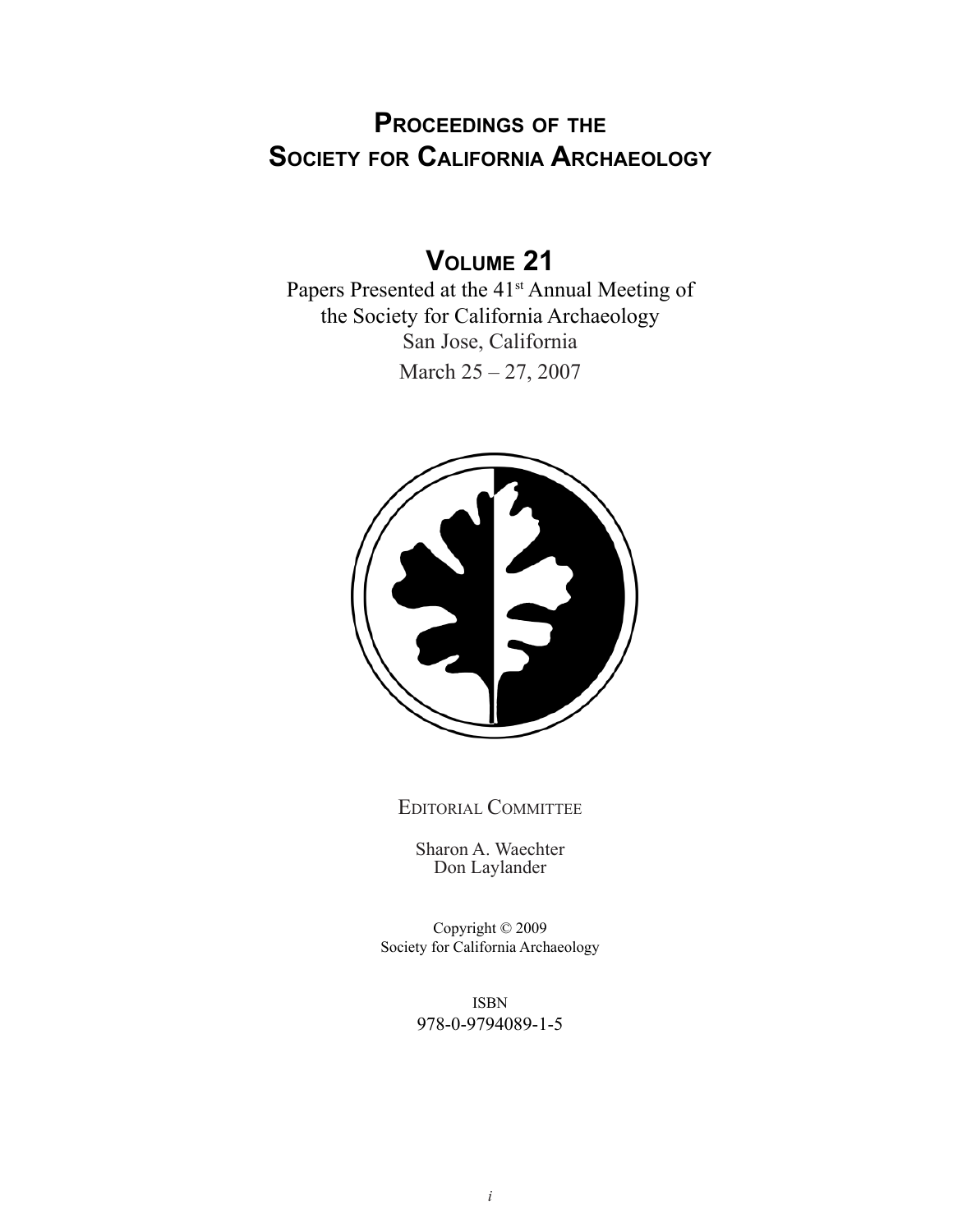### STATEMENT OF PURPOSE

In 1988, the *Proceedings* were established by the Society for California Archaeology (SCA) to provide a publication outlet for papers presented at the SCA's *Annual Meetings*, held each spring at alternate Northern and Southern California locations. All papers presented at the *Annual Meeting* are eligible for publication. Thus, the *Proceedings* serve as a forum for all who participate in this annual celebration of California's rich and diverse past: archaeologists and Native Americans, avocationalists and professionals, professors and students, historians and prehistorians, and government staff and the public they serve. The *Proceedings* are published annually, thus ensuring prompt dissemination of research results. Individual papers are published without formal peer review, except as required by the *Proceedings* editors to meet style requirements and graphic standards, and ensure conformance with the SCA's By-Laws and Ethical Guidelines.

### **SUBSCRIPTION**

Subscription to the *Proceedings* is a benefit of most membership categories in the SCA. Membership information may be obtained from the SCA Business Office (www.SCAHome.org).

### Information for Contributors

Procedures and deadlines for submission will be posted to the SCA's web site (www.SCAHome.org) and published in the quarterly *Newsletter*. Authors should submit manuscripts both as hard copy and electronically. The *Proceedings* will not publish information that has appeared in the SCA's *Newsletter*.

### STAFF, VOLUME 21

### *Edited by:*

Sharon A. Waechter, Far Western Anthropological Research Group, Inc., 2727 Del Rio Place, Suite A, Davis, CA 95618 Don Laylander, ASM Affiliates, Inc., 2034 Corte Del Nogal, Carlsbad, CA 92011

#### *Layout and Production by:*

Lisa Westwood, ECORP Consulting, Inc., 2525 Warren Drive, Rocklin, CA 95677 The *Proceedings* are printed by The Graphic Fox, Ink, Chico, CA

## 2006-2007 Executive Board

### of the Society for California Archaeology

**President** - Frank E. Bayham, Department of Anthropology, CSU Chico, Chico, CA 95929-400 **Immediate Past President** - Shelly Davis-King, Davis-King & Associates, P.O. Box 10, Standard, CA 95373 **President-Elect** - Steve Horne, 17225 SW Quail Rd., Terrebonne, OR 97760 **Southern Vice-President** - Andy York, EDAW Inc., 1420 Kettner Boulevard, Suite 620, San Diego, CA 92101 **Northern Vice President** - Michael Newland, Anthropological Studies Center, Sonoma State University, Building 25, 1801 E. Cotati Avenue, Rohnert Park, CA 94928 **Secretary** - Resa Huetter, 735 Lytton Station Road, Geyserville, CA 95441 **Treasurer** - Ted Jones, PO Box 579, Valley Ford, CA 94972–0579 **SCA Business Office** - Gregory G. White, CSU Chico, Building 25, Suite 101, Chico, CA 95929-401

#### Visit www.SCAHome.org *for more details on the Society for California Archaeology*

Copyright © Society for California Archaeology 2009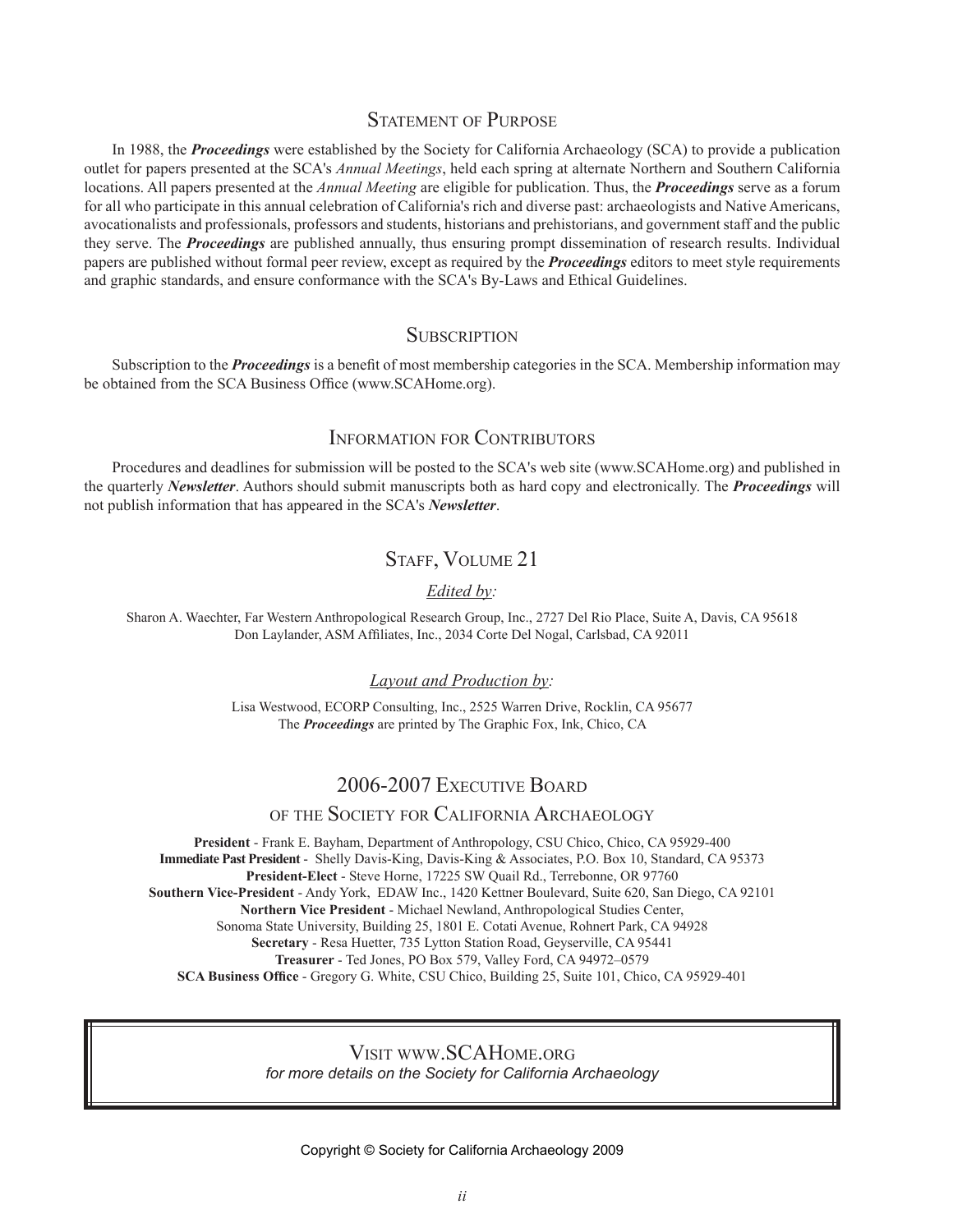### **ACKNOWLEDGMENTS**

Volume 21 will be the last hard-copy edition of the SCA *Proceedings*. Beginning with Volume 22, we will publish a searchable on-line edition that can be accessed through the SCA home page at www.SCAHome.org. This is a good time to extend our appreciation to all SCA members who have submitted research papers for publication in the *Proceedings*, and urge you to continue to submit articles for the on-line volumes. It is also appropriate to express our gratitude to past, present, and future editors, formatting staff, and other volunteers who work to produce the *Proceedings*:

| <i>Volume 1 (1988)</i><br>through Volume 4 (1991) | <i>Volume 10 (1997)</i><br>through Volume 13 (2000) | <i>Volume 16 (2003)</i>                             |
|---------------------------------------------------|-----------------------------------------------------|-----------------------------------------------------|
| Susan M. Hector                                   | Judyth Reed                                         | Donna Day                                           |
| Martin D. Rosen                                   | Greg Greenway                                       | Sharon A. Waechter                                  |
| Lynne E. Christenson                              | Kevin McCormick                                     | Katy Coulter                                        |
| G. Timothy Gross                                  |                                                     | David Doyle                                         |
|                                                   | <i>Volume 14 (2001)</i>                             | Gregory G. White                                    |
| <i>Volume 5 (1992)</i>                            | [published 2004])                                   | <i>Volume 17 (2004)</i>                             |
| Martin D. Rosen                                   | Sharon A. Waechter                                  | Gregory G. White                                    |
| Lynne E. Christenson                              | Donna Day                                           | Rosemary K. White                                   |
| Don Laylander                                     | Katy Coulter                                        | Donna Day                                           |
|                                                   | Gregory G. White                                    | Sharon A. Waechter                                  |
|                                                   | Rosemary K. White                                   | Katy Coulter                                        |
| Volume 6 (1993) through<br><i>Volume 8 (1995)</i> | <i>Volume 15 (2002)</i>                             | <i>Volume 18 (2005)</i><br>through Volume 20 (2007) |
| Martin D. Rosen                                   | Sharon A. Waechter                                  | Sharon A. Waechter                                  |
| Lynne E. Christenson                              | Donna Day                                           | Don Laylander                                       |
| Susan M. Hector                                   | Katy Coulter                                        | Gregory G. White                                    |
| Don Laylander                                     |                                                     |                                                     |

*Volume 9 (1996)* 

Judyth Reed

*Volume 21 (2009)*

Sharon A. Waechter Don Laylander Lisa Westwood Shelly Davis-King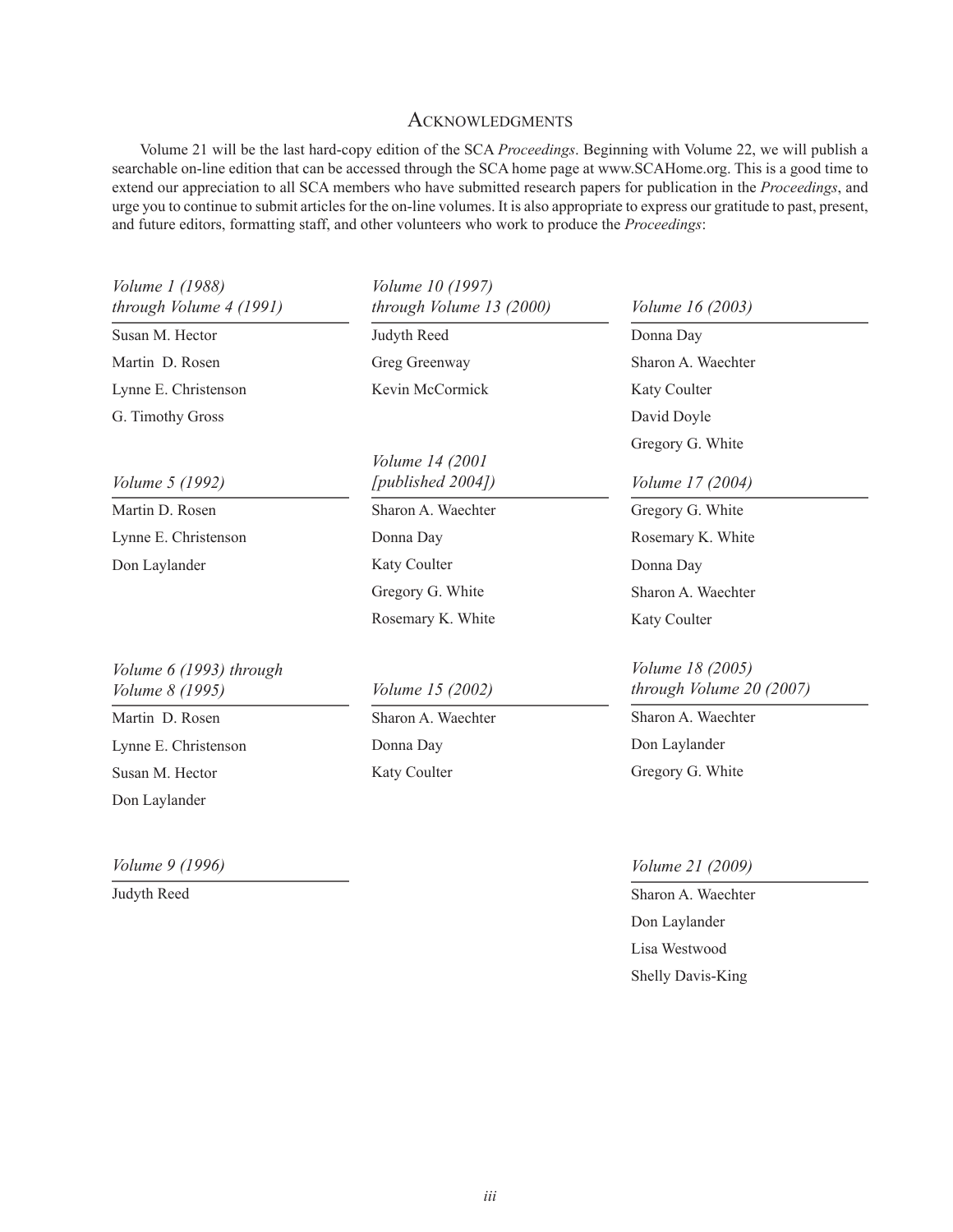# Table of Contents

# **Papers on Santa Clara Archaeology**

| Rebecca Allen, Linda Hylkema, and Clinton Blount<br>An Introduction to Santa Clara University's Historical and Archaeological Riches  3                                                                  |
|----------------------------------------------------------------------------------------------------------------------------------------------------------------------------------------------------------|
| Linda Hylkema                                                                                                                                                                                            |
| Rebecca Allen and Clinton Blount<br>Preliminary Report on Recent Mission-Era Findings in Santa Clara University 21                                                                                       |
| Mark G. Hylkema and Rebecca Allen<br>Archaeological Investigations at the Third Mission Site, Santa Clara University,<br>and a Comparison of Shell Bead Assemblages with Recent Mission-Era Findings  28 |
| Eric M. Loewe<br>From the Earth to the Heavens: Economic and Architectural Examination of                                                                                                                |
| PAPERS ON NORTHERN CALIFORNIA ARCHAEOLOGY                                                                                                                                                                |
| Susan M. Hector, Daniel G. Foster, Linda C. Pollack, Gerrit L. Fenenga,<br>and J. Charles Whatford<br>A Charmstone Discovery in the Woods of Mendocino County, California 47                             |
|                                                                                                                                                                                                          |
| Matthew A. Russell<br>Encounter at Tamál-Húye: The Archaeology of Cross-Cultural Interactions in                                                                                                         |
| Tsim D. Schneider<br>Shell Mounds of China Camp and Tomales Bay State Parks, Marin County 63                                                                                                             |
| Dwight D. Simons and Timothy Carpenter<br>Vertebrate Remains from CA-MRN-44/H, Angel Island, Marin County, California 69                                                                                 |
| Stephen Bryne and Brian F. Byrd<br>Mound Occupation in the South San Francisco Bay Area-                                                                                                                 |
| Diane Gifford-Gonzalez and Charlotte K. Sunseri<br>An Earlier Extirpation of Fur Seals in the Monterey Bay Region:                                                                                       |
| Jamie Moore<br>The Ghost of Procurement Past and the Humbug Basalt:<br>XRF Identification Along With Spatial and Temporal Distribution In Portions                                                       |
| William Bloomer and Denise Jaffke<br>A High Sierran Nexus: Hot Obsidian Data from Donner Memorial State Park 109                                                                                         |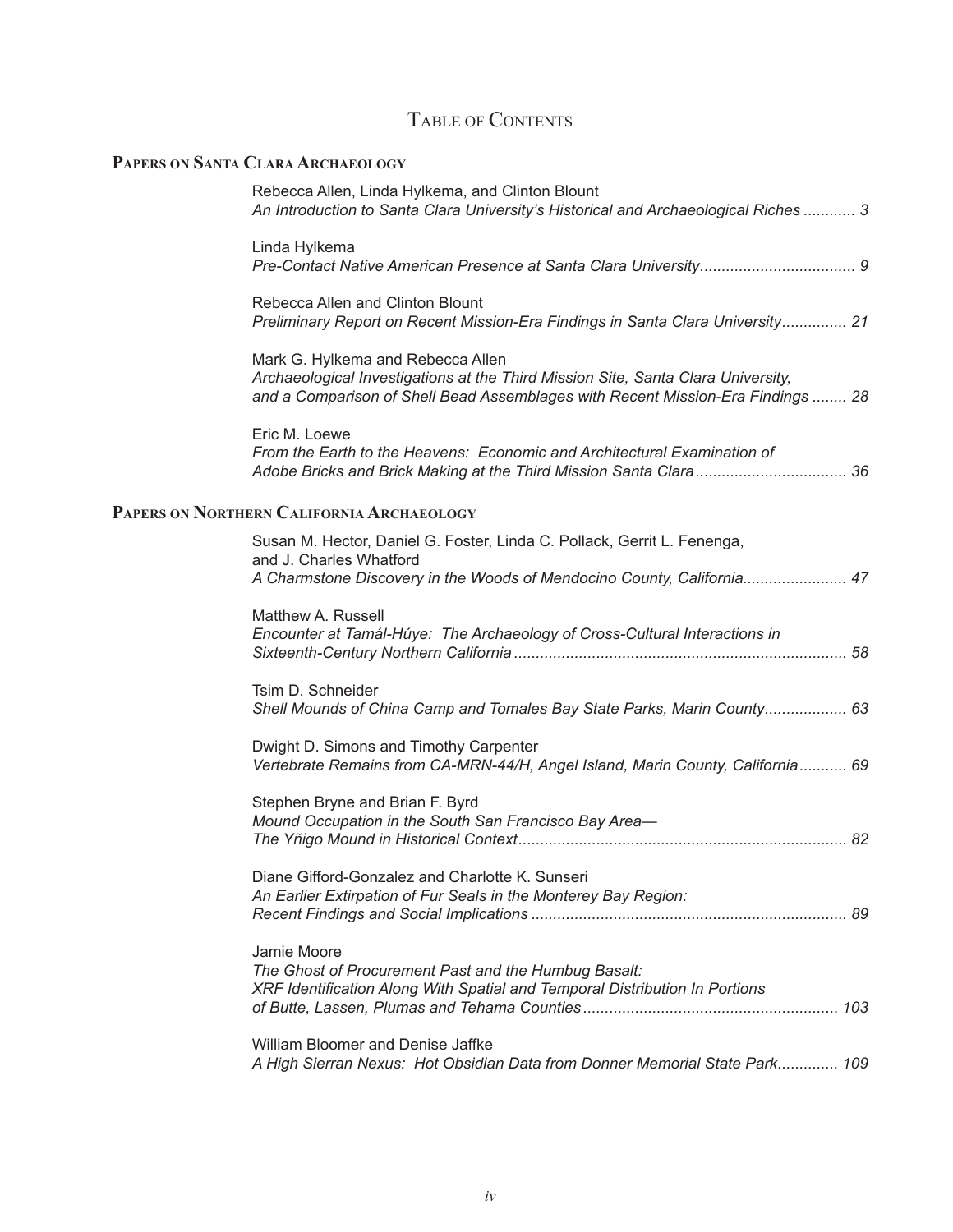# **Papers on Southern California Archaeology**

| Leslie A. Reeder and Torben C. Rick<br>New Perspectives on the Archaeology of Anacapa Island, California:                                      |  |
|------------------------------------------------------------------------------------------------------------------------------------------------|--|
| Henry C. Koerper and Sherri Gust                                                                                                               |  |
| Henry C. Koerper, Polly A. Peterson, and John G. Douglass                                                                                      |  |
| Jeffrey S. Couch, Joanne S. Couch, and Nancy Anastasia Wiley<br>Saved by the Well: The Keystone Cache at CA-ORA-83, the Cogged Stone Site  147 |  |
| William T. Eckhardt<br>Reconstructing a Deconstruction of the Past: The Carey Ranch 157                                                        |  |
| Susan M. Hector, Daniel G. Foster, Linda C. Pollack, And Gerrit L. Fenenga                                                                     |  |
| Arleen Garcia-Herbst and Michael Garnsey<br>Recent Archaeological Investigation at Border Field State Park:                                    |  |
| PAPERS ON CALIFORNIA DESERT ARCHAEOLOGY                                                                                                        |  |
| Jelmer W. Eerkens, Devin L. Snyder, and Nicole A. Reich<br>Rock-Ring Features on the Shores of Owens Lake and Implications for                 |  |

| Alexander K. Rogers<br>Museum Collections and Provenience: Examples from the Maturango Museum 184     |  |
|-------------------------------------------------------------------------------------------------------|--|
| Michael P. Sampson<br>The Effects of Off-Highway Vehicles on the Cultural Resources of                |  |
| Claude N. Warren<br>Parallax and the Inadequately Documented Collection: The Case of Lake Mojave  202 |  |
| Jill K. Gardner<br>Population Regression or Aggregation? Changing Settlement Patterns in the          |  |
| Margie Burton<br>Using Pottery Collections With Limited Provenience to Explore Pre-Contact Ceramic    |  |
| Anamay Melmed and Rebecca Apple                                                                       |  |